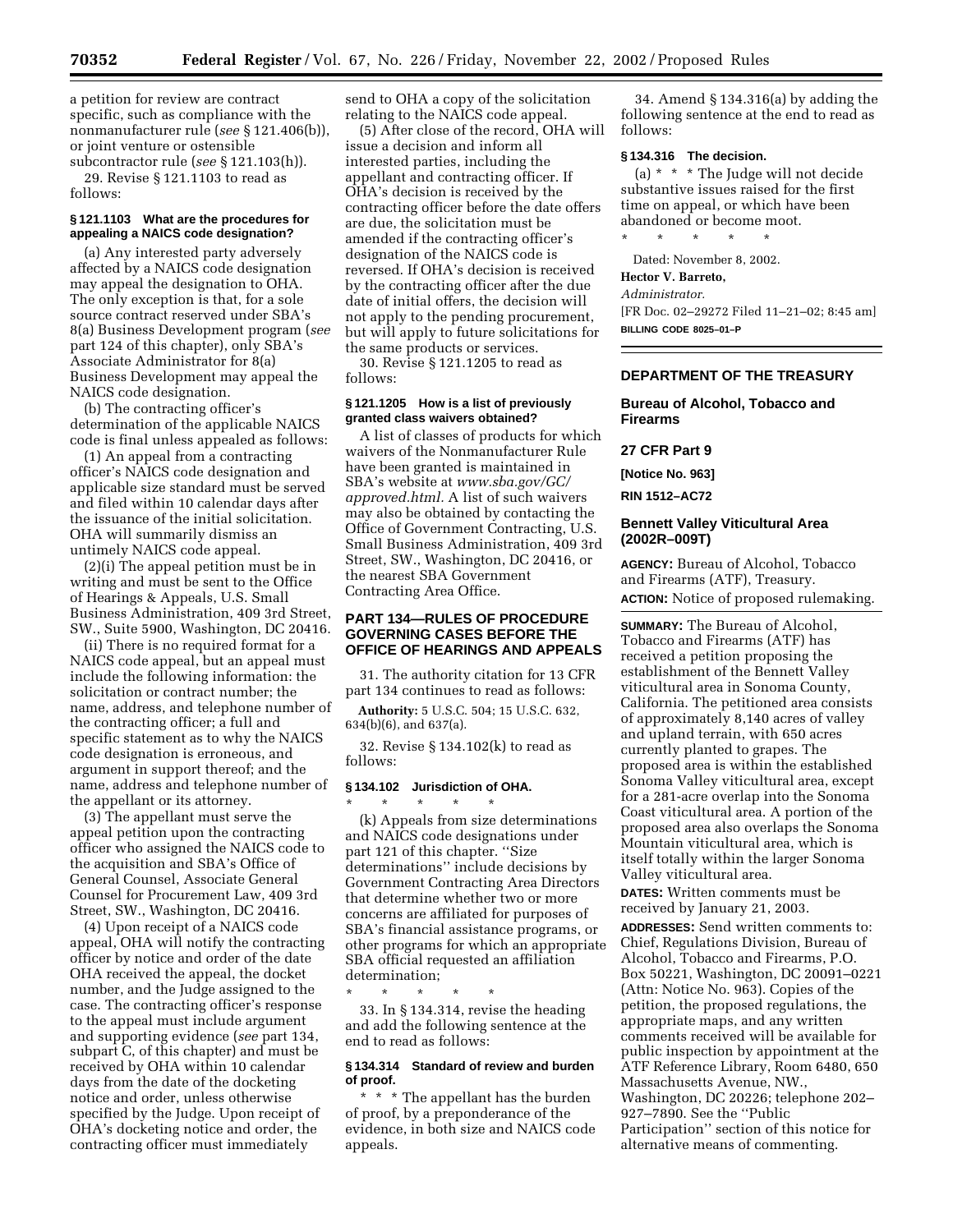**FOR FURTHER INFORMATION CONTACT:** N. A. Sutton, Specialist, Regulations Division (San Francisco, CA), Bureau of Alcohol, Tobacco and Firearms, 221 Main Street, 11th Floor, San Francisco, CA 94105–1906; telephone 415–271– 1254.

## **SUPPLEMENTARY INFORMATION:**

#### **Background**

The Federal Alcohol Administration Act (FAA Act) at 27 U.S.C. 205(e) requires that alcohol beverage labels provide the consumer with adequate information regarding a product's identity while prohibiting the use of deceptive information on such labels. The FAA Act also authorizes the Bureau of Alcohol, Tobacco and Firearms (ATF) to issue regulations to carry out the Act's provisions.

Regulations in 27 CFR part 4, Labeling and Advertising of Wine, allow the establishment of definitive viticultural areas. The regulations allow the name of an approved viticultural area to be used as an appellation of origin on wine labels and in wine advertisements. A list of approved viticultural areas is contained in 27 CFR Part 9, American Viticultural Areas.

Section 4.25a(e)(1), title 27 CFR, defines an American viticultural area as a delimited grape-growing region distinguishable by geographic features, the boundaries of which have been delineated in subpart C of part 9.

Section  $4.25a(e)(2)$  outlines the procedure for proposing an American viticultural area. Any interested person may petition ATF to establish a grapegrowing region as a viticultural area. The petition should include:

(a) Evidence that the name of the proposed viticultural area is locally and/or nationally known as referring to the area specified in the petition;

(b) Historical or current evidence that the boundaries of the viticultural area are as specified in the petition;

(c) Evidence relating to the geographical characteristics (climate, soil, elevation, physical features, *etc.*) which distinguish the viticultural features of the proposed area from surrounding areas;

(d) A description of the specific boundaries of the viticultural area, based on features which can be found on United States Geological Survey (USGS) maps of the largest applicable scale; and

(e) A copy (or copies) of the appropriate U.S.G.S. map(s) with the boundaries prominently marked.

# *Impact on Current Wine Labels*

If this proposed viticultural area is approved, bottlers using brand names similar to the name of the viticultural area must review their existing products to insure that they are eligible to use the viticultural area's name as the appellation of origin. To be eligible, 85% of the grapes in the wine must be grown within the viticultural area. If a product is not eligible to use the viticultural area name as an appellation, the bottler must obtain approval of a label with a different brand name for that wine. (See 27 CFR 4.39(i).)

## **Bennett Valley Petition**

ATF has received a petition proposing a new viticultural area to be called ''Bennett Valley.'' The proposed 8,140 acre viticultural area is located in Sonoma County, California, just southeast of the city of Santa Rosa and approximately 45 miles northeast of San Francisco. Sonoma County is entirely within the North Coast viticultural area. The petitioned area is almost entirely within the Sonoma Valley viticultural area, with a small 281-acre overlap into the Sonoma Coast viticultural area. It also partially overlaps the Sonoma Mountain viticultural area, which is entirely within the Sonoma Valley area. Currently, there are 650 acres of planted vineyards in the proposed area.

This proposed viticultural area is about 5.5 miles long, northwest to southeast, 3.15 miles across at its widest point, and resembles the shape of a downward-pointing bullet. The floor of Bennett Valley runs the petitioned area's length, and Bennett Valley Road meanders from its northwest to southeast boundaries. This proposed viticultural area, including the surrounding hills and mountains, comprises the Matanzas Creek watershed. This creek flows west into the Russian River drainage system and eventually to the Pacific Ocean. The petition states that differences in topography, soils, and climate distinguish the proposed Bennett Valley viticultural area from the surrounding areas.

# *Evidence That the Name of the Area Is Locally or Nationally Known*

According to the petitioner, the area is locally known as Bennett Valley. The valley is named after James N. Bennett, an 1849 immigrant settler who arrived by wagon train. His arrival coincided with the 1849 Gold Rush that brought settlers to California, helping Bennett Valley grow as an agricultural region known for grapes, apples, hay, wheat, oats, barley, and livestock. The Bennett Valley Grange Hall was built in 1873, and it still stands on Grange Road within the proposed area as noted on the USGS Santa Rosa, CA, quadrangle

map. The petition also includes an excerpt from the 1877 ''Historical Atlas Map of Sonoma County,'' which states that if Bennett Valley ''has any specialty, it is for fruit and grape culture.

The petition also offers documentation for the current usage of the proposed area's name. This includes references from a book by Don Edwards, ''Making the Most of Sonoma County, A California Guide,'' which states, ''Bennett Valley—squeezed between Taylor Mountain and the Sonoma Mountains on the west, Bennett Peak (Yulupa to the Indians) and Bennett Ridge to the east—has been ranching and farming country since the days when Missourian William Bennett settled here.'' The Bennett Valley Homeowner's Association's web site includes a boundary description similar to that of the proposed viticultural area. The Sonoma County telephone book has 24 business listings using the Bennett Valley name, including the Bennett Valley Union School District. The Bennett Valley School is identified on the USGS Santa Rosa, CA, quadrangle map just inside the proposed area's northwest boundary line. The petition also includes a reference to the Sonoma County government's Bennett Valley Area Plan. Only the Plan's northernmost portion, the petition notes, lies outside of the proposed viticultural area's boundaries.

# *Historical or Current Evidence That the Boundaries of the Viticultural Area Are as Specified in the Petition*

The petition states that the proposed area's boundaries are based on historical and current viticulture, geographical features, and a unique microclimate. The petition lists 24 grape growers who are historically linked with Bennett Valley agriculture. In 1862, early settler Isaac DeTurk planted a 30-acre vineyard at the base of Bennett Mountain. By 1878, the petition adds, he was producing 100,000 gallons of wine from his own and purchased grapes at his winery located within the proposed area on Grange and Bennett Valley roads.

Modern accounts referenced in the petition indicate that, around the turn of the century, phylloxera disease killed some of Bennett Valley's estimated 2,000 vineyard-acres, while Prohibition ended the balance of the Valley's wine grape industry. A resurgence of wine grape growing in Bennett Valley started in 1975, the petition notes, when the Matanzas Creek Winery planted 20 acres of grapes. The proposed area now has approximately 650 vineyard-acres. Twelve of the thirteen petition signers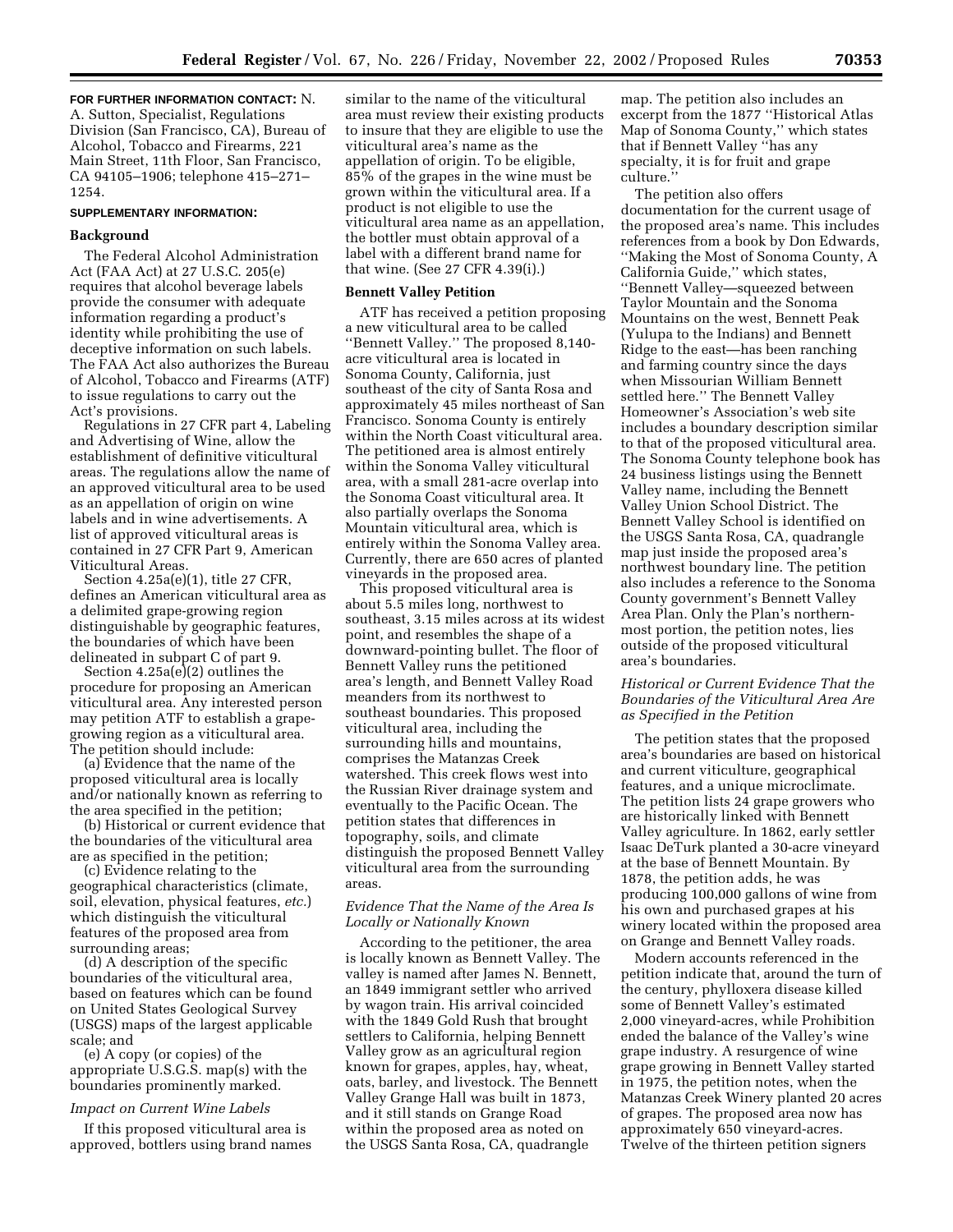are vineyard owners within the proposed area.

# *Evidence Relating to the Geographical Features Which Distinguish the Proposed Area From Surrounding Areas*

As described in the petition, the proposed boundaries of the Bennett Valley viticultural area are based on a combination of terrain and soil similarities, a climate with a strong coastal influence in a sheltered, inland location, and the common denominator of being within the Matanzas Creek watershed.

# Physical Features

Bennett Valley is surrounded on three sides by the Sonoma Mountain Range and, on the north side, by the city of Santa Rosa. The mountainous boundaries, generally defined by ridgelines, indicate the outer limits of the Matanzas Creek watershed. Taylor and Bennett Mountains provide anchors for the proposed area's western and eastern boundary, respectively, while the 1,600-foot elevation line on Sonoma Mountain defines the southern boundary. Elevations within the proposed area range from 250 to 1,850 feet, with most vineyards between the 500 and 600-foot level.

The proposed area's northwestern boundary starts at Taylor Mountain's peak and continues straight northeast, coinciding with a portion of the Sonoma Valley viticultural area boundary line. The lower northern elevations open to the Santa Rosa Valley and city of Santa Rosa, where, at the northernmost point, the boundary line turns southeast at a 65-degree angle. The northeastern and eastern boundaries, primarily a series of straight lines connecting elevation points, follow the ridgelines through the peak of Bennett Mountain that outline the eastern side of the Matanzas Creek watershed.

The southern boundary follows the 1600-foot elevation line along Sonoma Mountain's north side and then a westerly straight line to a 900-foot elevation point. The southwestern boundary uses intersections and markers, within the Matanzas Creek watershed, to close the boundary line at Taylor Mountain. Crane Canyon, on the proposed area's southwestern side, provides an opening in the mountains for the cooling coastal fogs and breezes from the Pacific coast, which, according to the petitioners, moderate the Bennett Valley's climate.

#### Soils

The proposed Bennett Valley viticultural area's soils vary from the surrounding areas, the petition notes, due to the different composition percentages of its predominant Goulding-Toomes-Guenoc Association. The petition adds that there are differences in the distribution of Spreckels, Laniger, Haire, and Red Hill clay loam soils between the proposed area and nearby portions of the Sonoma Valley viticultural area. It also states that the soils in the Sonoma Mountain viticultural area, other than the overlapping portion, vary from those within the proposed Bennett Valley area.

The foothills soils, comprised primarily of the Goulding-Toomes-Guenoc Association, are of a volcanic origin that include lava flows, tuff beds and sandstone, gravel, and some conglomerate, according to the petitioner. The lower slopes and valley floor soils have more variety, including some of alluvial origin. The distribution of Spreckels loam, a well drained loam with clay subsoil, the petition states, is about 24 percent in the proposed Bennett Valley area, 27 percent in the Sonoma Mountain viticultural area, and almost 42 percent in the common area that overlaps the two areas.

## Climate

The proposed Bennett Valley viticultural area has a unique microclimate, resulting from its sheltered inland location and access to coastal cooling elements, according to the petition. It notes that the broad and tall Sonoma Mountain diverts the foggy, south-to-north coastal breezes of the Petaluma gap to the north and into the Crane Canyon gap. This gap, between Sonoma Mountain and Taylor Mountain, funnels the coastal fog and winds into the Bennett Valley. Rainfall amounts in the Bennett Valley area are 17 to 25 percent higher than in the areas to the immediate north and east, according to the petition, which also quotes Valley residents who state that rainfall amounts vary with elevation and proximity to the mountains and their wind patterns.

# *Overlaps With the Sonoma Mountain and Sonoma Coast Viticultural Areas*

The proposed Bennett Valley area is almost entirely within the Sonoma Valley viticultural area. The Sonoma Mountain viticultural area, which is totally within the larger Sonoma Valley viticultural area, overlaps 13.1 percent of the proposed Bennett Valley area. A small 3.4 percent of the proposed area overlaps into the Sonoma Coast viticultural area. The Sonoma Coast and the interior Sonoma Valley viticultural areas, both within the North Coast viticultural area, share a common boundary line along Sonoma Valley's western border. This common boundary line is the site of the petitioned boundary's small overlap into the Sonoma Coast area.

The following table summarizes the proposed 8,140-acre Bennett Valley viticultural area's overlaps with other, established viticultural areas:

| Viticultural area | Acres within<br>the proposed<br>Bennett Valley<br>area | Percent of the<br>proposed Ben-<br>nett Valley<br>area in overlap |
|-------------------|--------------------------------------------------------|-------------------------------------------------------------------|
|                   | 6.796<br>1.063                                         | 83.5<br>13.1                                                      |
|                   | 7.859                                                  | 96.6                                                              |
|                   | 281                                                    | 3.4                                                               |
| Grand total       | 8.140                                                  | 100 O                                                             |

The petitioner believes these overlapping acreages provide more of a transition than a definitive contrast

between the proposed and established viticultural areas.

# Sonoma Valley Viticultural Area (27 CFR 9.29)

The proposed Bennett Valley viticultural area is 96.6 percent within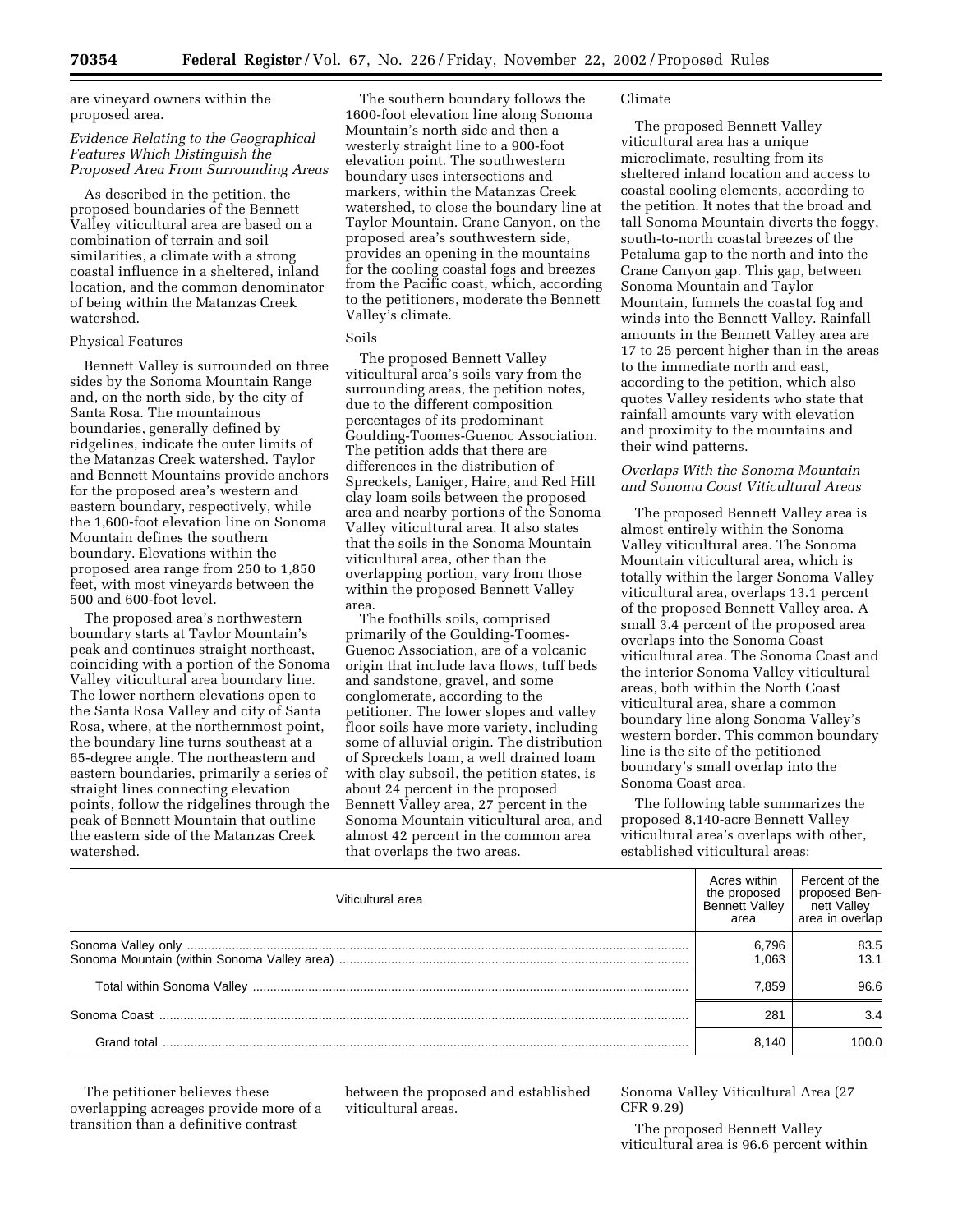the Sonoma Valley viticultural area. The petitioned Bennett Valley area occupies 7,859 acres, or approximately 7 percent, of the larger Sonoma Valley viticultural area's acreage. According to the petition, the Sonoma Valley viticultural area petition included the Bennett Valley due to its similar soil and climate. The Sonoma Mountain viticultural area is totally within, and located in the western portion of, the Sonoma Valley viticultural area.

Sonoma Mountain Viticultural Area (27 CFR 9.102)

The proposed Bennett Valley viticultural area overlaps 1,063 acres (13.1 percent of its territory) of the established Sonoma Mountain viticultural area, which is itself totally within the Sonoma Valley viticultural area. The overlap is in the southeast corner of the Bennett Valley area and the northwestern portion of the Sonoma Mountain area. The overlap is seen on the Glen Ellen and Kenwood USGS maps in Sections 11 through 14, T6N, R7W. The overlap is mainly that portion of the proposed Bennett Valley viticultural area north of the 1,600-foot elevation line on Sonoma Mountain in Sections 13, 14, and 23, and the land east of the common line between Sections 15 and 14, as shown on the Glen Ellen map. The northern limit of the overlap is the 800-foot elevation line from its southern most intersection with the common line between Sections 10 and 11 to its intersection with Bennett Valley Road, as shown on the Kenwood map.

According to the petition, the overlap area between the proposed Bennett Valley and the Sonoma Mountain viticultural areas contains common geographic features, such as the Matanzas Creek watershed, similar vineyard elevations, and the ''thermal belt'' phenomenon that drains cold air and fog from the upper mountain slopes to the lower elevations, which moderates temperatures at the lower levels. The thermal belt phenomenon is seen in this overlap due to its proximity to the Crane Canyon wind gap, which delivers the Pacific's cooling marine influence to the proposed area.

The petition also notes strong soil similarities in this overlapping area. For example, Goulding clay loam covers 30.2 percent of the proposed Bennett Valley area, 33.4 percent of this overlapping area, and from 7.4 to 49.8 percent of other sections of Sonoma County viticultural areas. Goulding cobbly clay loam covers 18.5 percent of the Bennett Valley area, 19.0 percent of the Sonoma Mountain overlap, and

covers 10.8 to 43.1 percent of other areas.

The petition also quotes several Sonoma Mountain area grape growers who state that diverse growing conditions exist on different sides, and at various elevations, on Sonoma Mountain. Specifically, they note, the overlapping area benefits from the coastal influence and wind, which contrasts to the protected, warmer, eastern side of the mountain.

Sonoma Coast Viticultural Area (27 CFR 9.116)

The proposed Bennett Valley viticultural area overlaps approximately 281 acres (3.4 percent of its territory) of the established Sonoma Coast viticultural area. This overlapping area is in two portions on the petitioned area's west side. The first is located north of Crane Canyon Road and can be found in Sections 9 and 8, T6N, R7W, on the Cotati and Santa Rosa USGS maps. The second is located in Sections 15 and 16, T6N, R7W, on the Cotati map. This section of the Sonoma Valley and Sonoma Coast viticultural areas common boundary line spans a remote section of the Sonoma Mountains, where, according to the petitioners, determining the exact limits of the Matanzas Creek watershed might have challenged previous petitioners in drawing the two areas' boundary lines.

The petitioners originally intended to follow the Sonoma Valley area's western border and not overlap into the Sonoma Coast area. However, in the overlap north of Crane Canyon Road, the petitioners discovered that the former George N. Whitaker vineyard, a historically significant Bennett Valley vineyard, straddled the common boundary line between the Sonoma Coast and Sonoma Valley viticultural areas. The vineyard, and the immediately surrounding land, is similar to the proposed Bennett Valley viticultural area due to its drainage into the Matanzas Creek watershed, its direct receipt of the cooling marine influence from the Crane Canyon gap, and terrain and soils that are consistent with petitioned area. To avoid again dividing this vineyard between two viticultural areas, the petitioners extended their boundary line about a quarter-mile west into the Sonoma Coast viticultural area, causing the small, 281-acre overlap.

The petitioner claims the terrain, soils, and microclimate of this Sonoma Coast overlap are consistent with the proposed Bennett Valley viticultural area. The area is totally within the Matanzas Creek watershed and on the Sonoma Valley side of the dividing ridge. The elevations, from 680 to 960

feet, are consistent with the surrounding petitioned areas. The Goulding soils predominate the overlapping area and are similar to the rest of the proposed Bennett Valley area. The Crane Canyon gap gives this overlap area the same cooling marine influence as the rest of the proposed area.

#### **Proposed Boundaries**

The proposed viticultural area is in Sonoma County, California. The four approved USGS maps for determining the boundary of the proposed Bennett Valley viticultural area are the Santa Rosa Quadrangle, California—Sonoma Co., 7.5 Minute Series, edition of 1994; Kenwood Quadrangle, California, 7.5 Minute Series, edition of 1954, photorevised 1980; Glen Ellen Quadrangle, California—Sonoma Co, 7.5 Minute Series, edition of 1954, photorevised 1980; and Cotati Quadrangle, California—Sonoma Co, 7.5 Minute Series, edition of 1954, photorevised 1980.

The proposed Bennett Valley area is of an irregular five-sided shape, resembling a downward-pointing bullet, with Taylor Mountain, the city of Santa Rosa, and Bennett Mountain to the north, while the large Sonoma Mountain anchors the south side. The proposed viticultural area is totally within the North Coast viticultural area, is almost entirely within the Sonoma Valley viticultural area, with a small overlap into the Sonoma Coast viticultural area. The proposed area also overlaps a portion of the Sonoma Mountain viticultural area, which is itself totally within the Sonoma Valley area.

#### **Public Participation**

#### *Comments Sought*

ATF requests comments from all interested persons. Comments received on or before the closing date will be carefully considered. Comments received after that date will be given the same consideration if it is practical to do so. However, assurance of consideration can only be given to comments received on or before the closing date.

ATF is especially interested in comments about the small overlap into the Sonoma Coast viticultural area. This overlap departs from the common course of two established viticultural area boundary lines to avoid dividing an established vineyard that appears to meet the criteria of the Bennett Valley viticultural area. ATF is also interested in comments about the proposed area's overlap with the Sonoma Mountain viticultural area. Refer to the ''Overlapping Areas'' section of this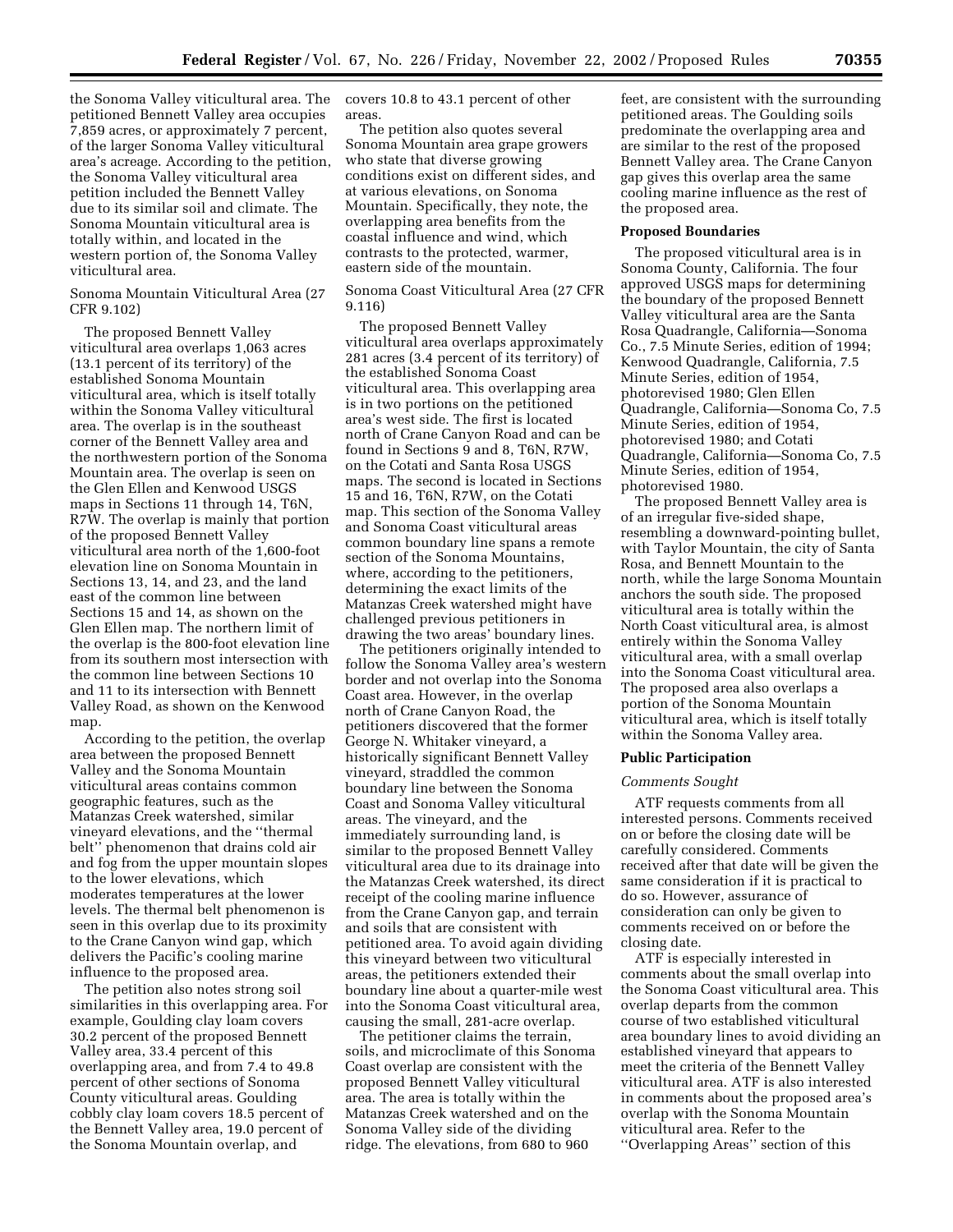document for more detailed information.

ATF will not recognize any submitted material as confidential and comments may be disclosed to the public. Any material that a commenter considers confidential or inappropriate for disclosure to the public should not be included in the comments. The name of the person submitting a comment is not exempt from disclosure.

#### *Submitting Comments*

*By U.S. Mail:* Written comments may be mailed to ATF at the address listed in the **ADDRESSES** section.

*By Fax:* Comments may be submitted by facsimile transmission to 202–927– 8602, provided the comments: (1) Are legible; (2) are  $8\frac{1}{2}$  x 11" in size, (3) contain a written signature, and (4) are five pages or less in length. This limitation is necessary to assure reasonable access to the equipment. Comments sent by fax in excess of five pages will not be accepted. Receipt of fax transmittals will not be acknowledged. Facsimile transmitted comments will be treated as originals.

*By E-Mail:* Comments may be submitted by e-mail to *[nprm@atfhq.treas.gov.](mailto:nprm@atfhq.treas.gov)* E-mail comments must: contain your name, mailing address and e-mail address, and reference this notice number. We will not acknowledge the receipt of e-mail. We will treat comments submitted by email as originals.

Comments may also be submitted using the comment form provided with the online copy of this proposed rule on [the ATF Internet web site at](http://www.atf.treas.gov/) *http:// www.atf.treas.gov.*

*By Public Hearing:* Any person who desires an opportunity to comment orally at a public hearing on the proposed regulation should submit his or her request in writing to the Director within the 60-day comment period. The Director, however, reserves the right to determine, in light of all circumstances, whether a public hearing will be held.

## *Reviewing Comments*

You may view copies of the full comments received in response to this notice of proposed rulemaking by appointment at the ATF Reference Library, Room 6480, 650 Massachusetts Avenue, NW., Washington, DC 20226; telephone 202–927–7890. You may request copies of the full comments (at 20 cents per page) by writing to the ATF Reference Librarian at the above address.

For the convenience of the public, ATF will post comments received in response to this notice on the ATF web site. All comments posted on our web

site will show the name of the commenter, but will have street addresses, telephone numbers, and email addresses removed. We may also omit voluminous attachments or material that we do not consider suitable for posting. In all cases, the full comment will be available in the ATF library as noted above. To access online copies of the comments on this [proposed rulemaking, visit](http://www.atf.treas.gov/) *http:// www.atf.treas.gov/,* and select ''Regulations,'' then ''Notices of proposed rulemaking (alcohol),'' and then click on the ''View Comments'' link for this notice.

# **Paperwork Reduction Act**

The provisions of the Paperwork Reduction Act of 1995, 44 U.S.C. chapter 35, and its implementing regulations, 5 CFR part 1320, do not apply to this notice because no requirement to collect information is proposed.

#### **Regulatory Flexibility Act**

ATF certifies that this proposed regulation will not have a significant impact on a substantial number of small entities. The establishment of a viticultural area is neither an endorsement nor approval by ATF of the quality of wine produced in the area, but rather an identification of an area that is distinct from surrounding areas. ATF believes the establishment of viticultural areas merely allows wineries to more accurately describe the origin of their wines to consumers, and helps consumers identify the wines they purchase. Thus, any benefit derived from the use of a viticultural area name is the result of a proprietor's own efforts and consumer acceptance of wines from that area.

No new requirements are proposed. Accordingly, a regulatory flexibility analysis is not required.

# **Executive Order 12866**

ATF has determined that this proposed regulation is not a significant regulatory action as defined by Executive Order 12866. Accordingly, this proposal is not subject to the analysis required by this Executive Order.

## **Drafting Information**

The principal author of this document is N. A. Sutton, Regulations Division (San Francisco), Bureau of Alcohol, Tobacco, and Firearms.

## **List of Subjects in 27 CFR Part 9**

Wine.

# **Authority and Issuance**

Title 27, Code of Federal Regulations, Part 9, American Viticultural Areas, is proposed to be amended as follows:

# **PART 9—AMERICAN VITICULTURAL AREAS**

**Paragraph 1.** The authority citation for part 9 continues to read as follows: **Authority:** 27 U.S.C. 205

## **Subpart C—Approved American Viticultural Areas**

**Par. 2.** Subpart C is amended by adding Section 9.<br>Summetric Valley<br>Summetric Valley

**§ 9.**ll **Bennett Valley**  (a) *Name.* The name of the viticultural area described in this section is ''Bennett Valley''.

(b) *Approved maps.* The appropriate maps for determining the boundary of the Bennett Valley viticultural area are four 1:24,000 Scale U.S.G.S. topography maps. They are titled:

(1) Santa Rosa Quadrangle, CA— Sonoma Co. 1994

(2) Kenwood Quadrangle, CA 1954, photorevised 1980

(3) Glen Ellen Quadrangle, CA— Sonoma Co. 1954, photorevised 1980 (4) Cotati Quadrangle, CA—Sonoma

Co. 1954, photorevised 1980

(c) *Boundary.* The Bennett Valley viticultural area is entirely within Sonoma County, California, and is located northwest of the peak of Sonoma Mountain and southeast of the city of Santa Rosa. The point of beginning is the peak of Taylor Mountain (BM 1401), Section 6, T6N, R7W (Santa Rosa Quadrangle).

(1) Then proceed straight northeast to the intersection of the common line between Sections 31 and 32 and the 560-foot elevation line, T7N, R7W, and continue straight northeast at the same angle, crossing the Bennett Valley Golf Course and Matanzas Creek, to a point on the 500-foot elevation line approximately 400 feet north of the southern boundary of Section 20, T7N, R7W (Santa Rosa Quadrangle);

(2) From that point, proceed straight southeast to the center peak of the three unnamed peaks above the 1,100-foot elevation line, located approximately 1,600 feet southwest of Hunter Spring, in Section 28, T7N, R7W (Santa Rosa Quadrangle);

(3) Then proceed straight eastsoutheast to a 1,527-foot peak in the southeast corner of Section 28, T7N, R7W (Santa Rosa Quadrangle);

(4) Then proceed straight southeast to Bennett Mountain's 1,887-foot peak, Section 34, T7N, R7W (Kenwood Quadrangle);